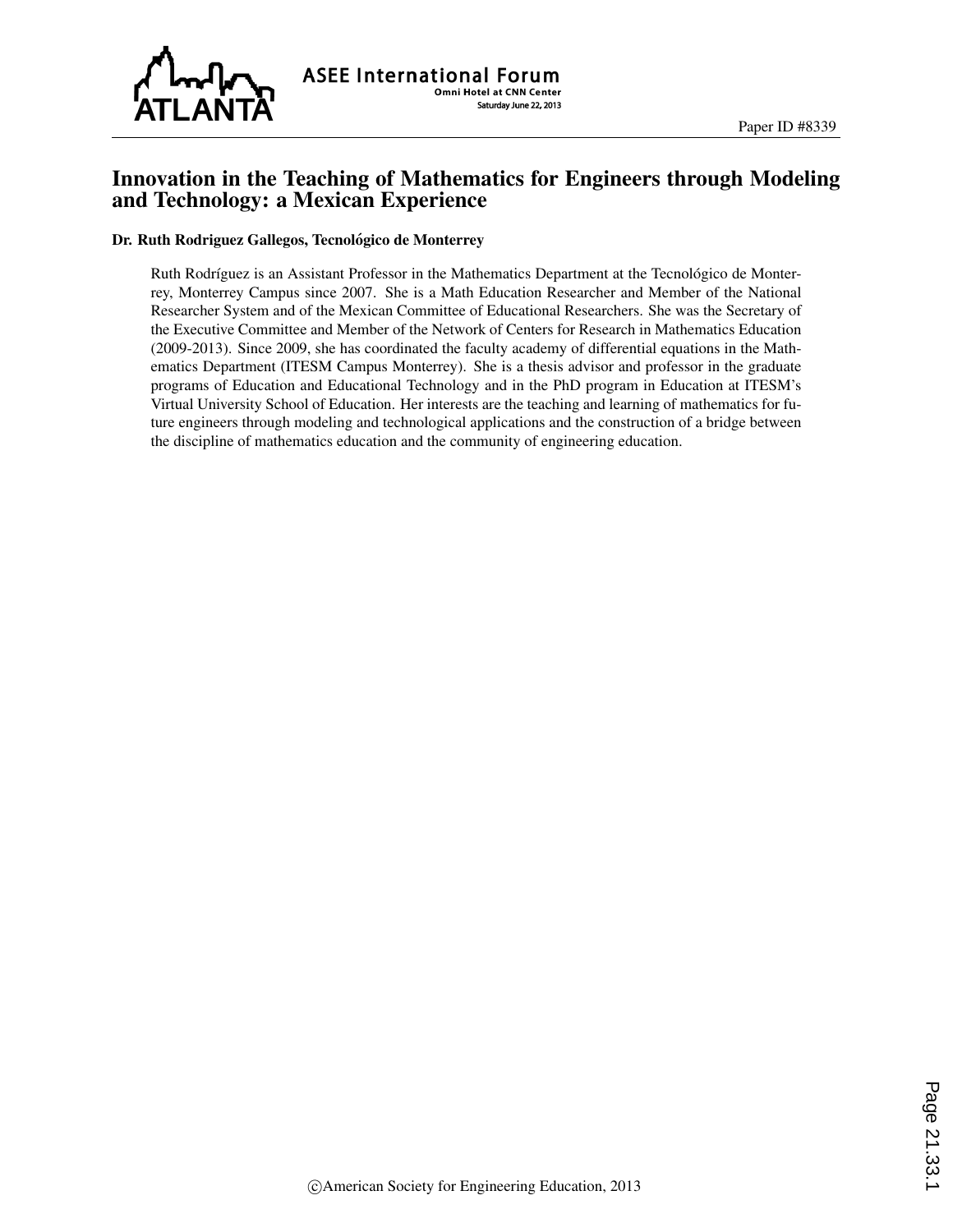# **Innovation in the Teaching of Mathematics for Engineers Through Modeling and Technology: a Mexican Experience**

#### **Introduction**

The purpose of this paper is to share the experience of an educational practice in a private university in the Northeast of México (Tecnológico de Monterrey, Monterrey Campus). This experience is about a different way to teach Calculus and Differential Equations courses for future engineers based on a proposal developed by the Math faculty over 14 years. We start this document by showing the background of a proposed DE course.

# **1) Background: Curricular Redesign of Mathematics for Engineers**

This proposal set off from the idea of re-designing the scholar mathematical discourse present in the Integral and Differential Calculus courses for engineers. It emphasizes that Mathematics is, above all, a human activity that answers several problems of different nature (physical, chemical, biological, etc.), and throughout this problem solving activity it is likely that the emergence of mathematical concepts, notions and procedures occurs.

The teaching of mathematics is an important goal to prepare critical citizens. These should develop the right skills to identify and solve problems in whatever context they encounter them as well as to express, test, revise or reject even their ways of thinking<sup>1,2,3,4</sup>. To achieve this goal requires the development of activities that allow students to recognize the importance of mathematics in everyday life situations.

In our Institution, the course of DE is the last formal course in basic math and the culmination of a series of courses on differential and integral calculus. It is intended that the student is able to use this knowledge in later subjects of his specialty which in fact does not happen automatically or successfully. This course is currently taught in 25 different engineering programs. According to each undergraduate study plan, it is found in the third or fourth semester.

Since in the current context it is important to prepare future engineers who are able to solve problems in their areas<sup>5</sup>, important background to this study is the redesign of the mathematics curriculum that the Engineering school started in our department in 1999 $\frac{3}{2}$ . The questions posed back then were not only how to teach mathematics -in terms of methodologies and didactic techniques- but also what and why to teach such content.

This proposal set off from the idea of re-designing the scholar mathematical discourse present in the Integral and Differential Calculus courses for engineers. It emphasizes that Mathematics is, above all, a human activity that answers several problems of different nature (physical, chemical, biological, etc.), and throughout this problem solving activity it is likely that the emergence of mathematical concepts, notions and procedures occurs. Students first learn the instrumental aspect of mathematical notions. After proper manipulation, they can theorize about the properties of the objects. This proposal considers that the emergence of mathematical knowledge is significant from the historical and epistemological points of view, and that the teaching of mathematics to future engineers should take into account these stages. The outcomes of this proposal have been published in the form of four student textbooks –Pre-

Calculus, Differential Calculus, Integral Calculus and Multivariable Calculus.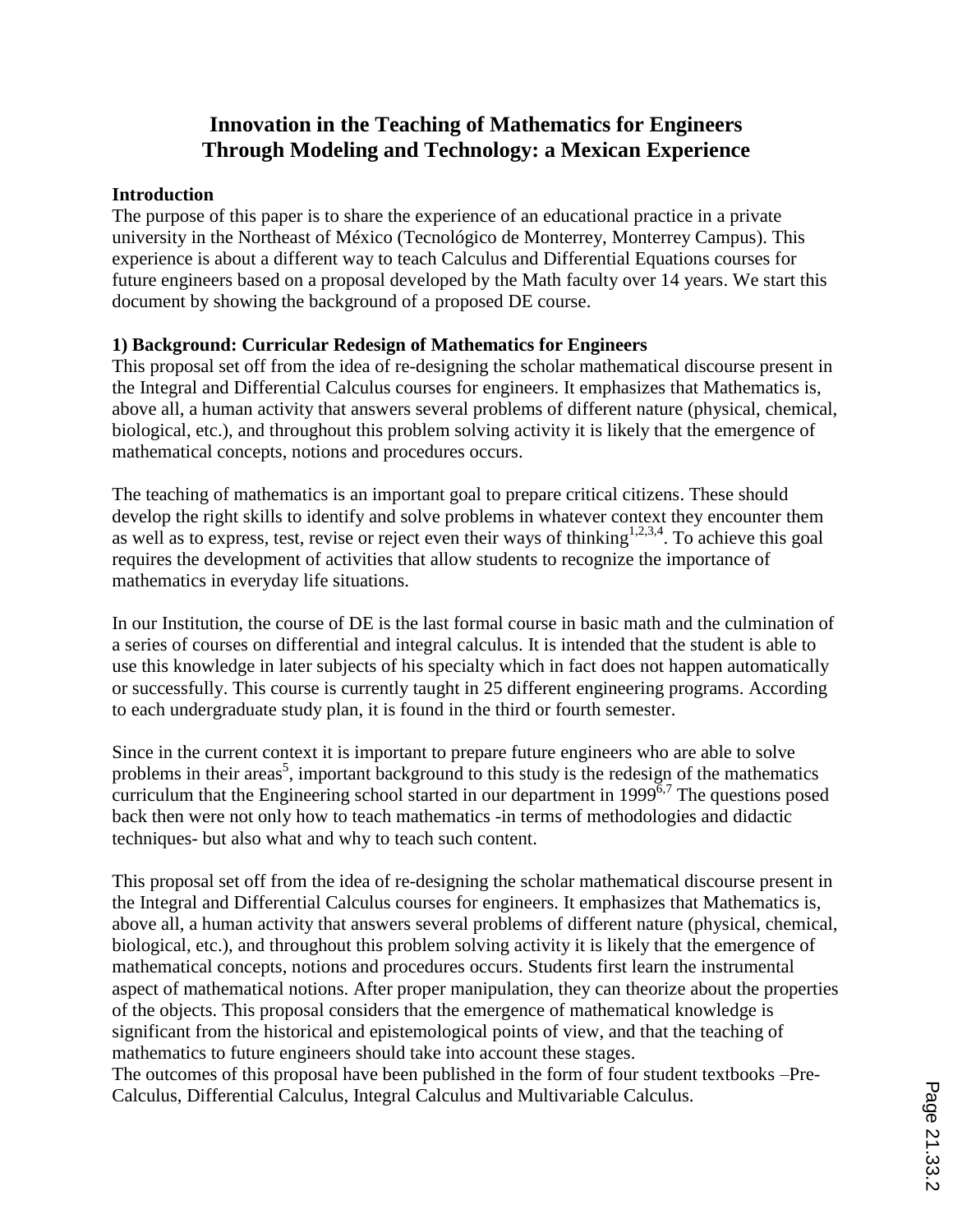It is in this spirit that our proposal takes over the walked path and enriches it with a proposal for the Differential Equations (DE) course: a mathematical modeling approach (see section 2); thus, emphasizing the fact that mathematical objects seen (the DE in our case) are primarily tools to model various phenomena in different contexts (physical, chemical, biological, social, etc.). To do this, we build on the Rodríguez' work<sup>8,9,10</sup> which justifies the fact of choosing DE as an ideal tool to model phenomena of different nature. Students should find meaning within the mathematical object itself. The concept of mathematical modeling process is explained in the following section. The work is still in progress; however, there has been great advance in the curriculum design for Differential Equations.

# **2) Designing a new proposal: the case of the Differential Equations Course**

Since August 2008, we have worked on the design and implementation of an innovative course of differential equations (DE). We want to demonstrate how DE can be taught to future engineers from the perspective of mathematical modeling and with the use of specific technologies.

This paper has been organized as follows. Section 2 is concerned with the difficulties in the teaching and learning of DE (2.1); the work of a departmental redesign for a Differential Equations course (2.2), and a theoretical perspective on mathematical modeling (2.3). Section 3 introduces a description of technologies used in the course (3.1); the characteristics of different learning environments (3.2), and the design and implementation of activities (3.3). Finally, section 4 discusses some valuable aspects related to theoretical modeling in engineering education, the importance of students' active and collaborative work and the use of technology. All section 4 is an essential part in the classroom activity as a means to model, experiment and rethink differential equations as tools to solve certain problems specific to various engineering specialties.

# *2.1) Problems in the teaching and learning of DE*

In universities worldwide and specifically in Mexican universities, the teaching of differential equations predominantly focuses on analytical methods<sup>11</sup> rather than on qualitative and numerical methods. This has been reported in spite of the wealth of both approaches in the teaching of  $DE^{12,13,14}$ . This and other developments have been evidenced in the community of mathematics education for over 20 years,<sup>15,16,17,18,19,20</sup> yet little changes have been reported in the daily classroom activities. While successful innovative proposals have been documented on teaching DE (especially internationally) over the past few years 21,22,23,24,25 and some other research on the subject<sup>26</sup>has been published, only few changes can be observed in classrooms and academic programs at various universities nationwide, particularly in the area of engineering. This proposal aims to acknowledge the importance of the changes in registers (algebraic, numeric and graphic), the modelling approach, and the effective use of technology in the teaching/learning process of DEs.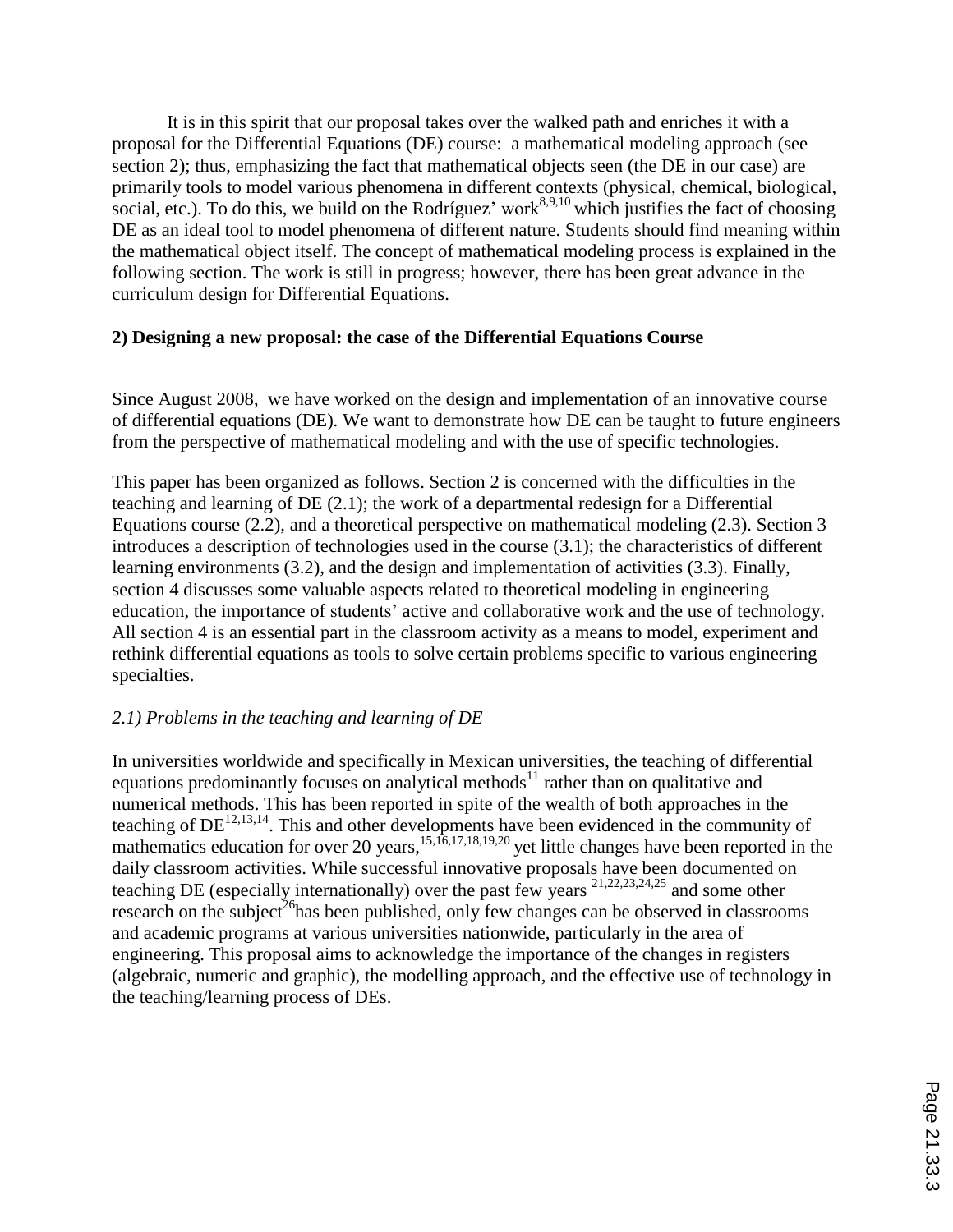# *2.2) Re-designing a DE course, a collegiate experience*

Briefly discussed, the background of this departmental educational project  $^{27}$  started in August 2008 in our Institution. The main purpose was to re-design the DE course, implemented in our institution. It was a collegiate work of the faculty members of the Academy of Differentail Equations.

The early findings demonstrated that there were several educational proposals claiming the urgent need to reformulate the way DE was taught. They also emphasized the DE object as a tool to model various phenomena. <sup>21,23,28</sup> We also observed a varied use of technology such as Open Educational Ressources (OER) and specialized software such as Mathematica and Maple to teach certain topics in DE. As a result and with the active participation of the faculty members of this group, a new syllabus for the DE course at the undergraduate level was approved systemwide (32 campi). Below is presented the contents (sections) of the syllabus.

# \*Algebraic methods: ODE first and second order; Laplace Transform, *DE Linear Systems*. *Partial DE (PDE): heat, wave and Laplace*.

\*Numeric methods: Euler method.

# \**Qualitative methods: Slope field*

*2.3) A Mathematical Modeling perspective in the DE course from the Community of Mathematics Education* 

The study of mathematical modeling began thirty five years ago. It aimed to bridge school mathematics and the mathematics used in other settings. From six perspectives identified for mathematical modeling<sup>29</sup>, this paper focuses on the realistic or applied. This perspective stresses the importance of teaching through mathematical modeling as a more pragmatic approach to solve real problems and to develop certain competencies in students, particularly those of modeling (see 2.4).

First, the basic background to support our vision of mathematical modeling in school is based  $30,31$  on those who first postulated modeling as just the relationship between mathematics and "reality".



*Figure 1: Modelling Description*

Moreover, several other authors further divide<sup>32</sup> this first sense of modeling stages and emphasize the importance of the transitions between stages. Also, unlike the Anglosaxon "real model" study, the term "pseudo-concrete model"<sup>32</sup> is coined to basically refer to the intermediate stage between reality or actual situation and the mathematical model.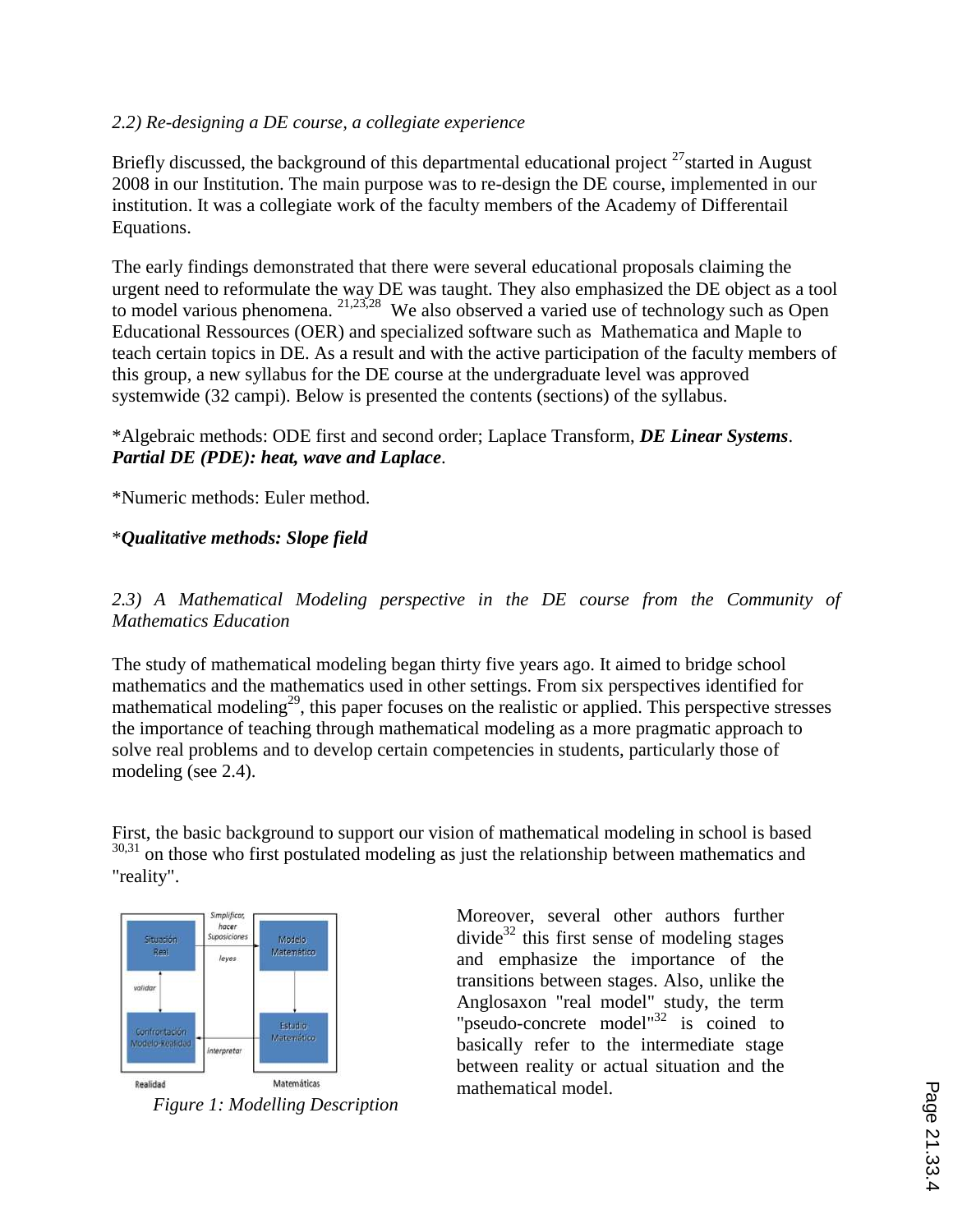Finally and after a detailed study of several authors who proposed to visualize mathematical modeling from the school scope, the authors chose to further this study adopting the description of this process in terms of stages and transitions between stages (eg. A-> B) as shown in the following figure $8,9,10,33$ :



*Figure 2: Modeling Schema8,9,10,33*

This proposal explicitly incorporates two important elements: the inclusion of a physical domain which is modeled (probably an extra-mathematical, biological, or chemical domain) and the importance given to the pseudo-concrete domain<sup>32</sup> as the difficult transition for students but key in the modeling process (real model). It is important to note that the mathematical model is understood as the different graphical representations of the ED: solution graph, the DE itself as an analytical model, and a table of data that can eventually be modeled by a DE and / or its solution.

The literature analysis has made it clear that mathematical modeling has allowed multiple benefits when used with students at different educational levels. The benefits have translated into the achievement of connections between school mathematics and everyday life mathematics, reduction of anxiety towards the subject, promotion of communication and collaborative work, and the development of math skills. 34,35,36,37

In more recent studies, a precise theoretical approach<sup>38,39,40</sup> has been formulated to implement mathematical modeling in the classroom, which includes among others the role of technology in learning mathematics<sup>41,42,43,44</sup>, the importance of collaborative learning,<sup>42</sup> and the development of modeling competencies<sup>45</sup> according to the specific levels  $46$  in the development of such competencies.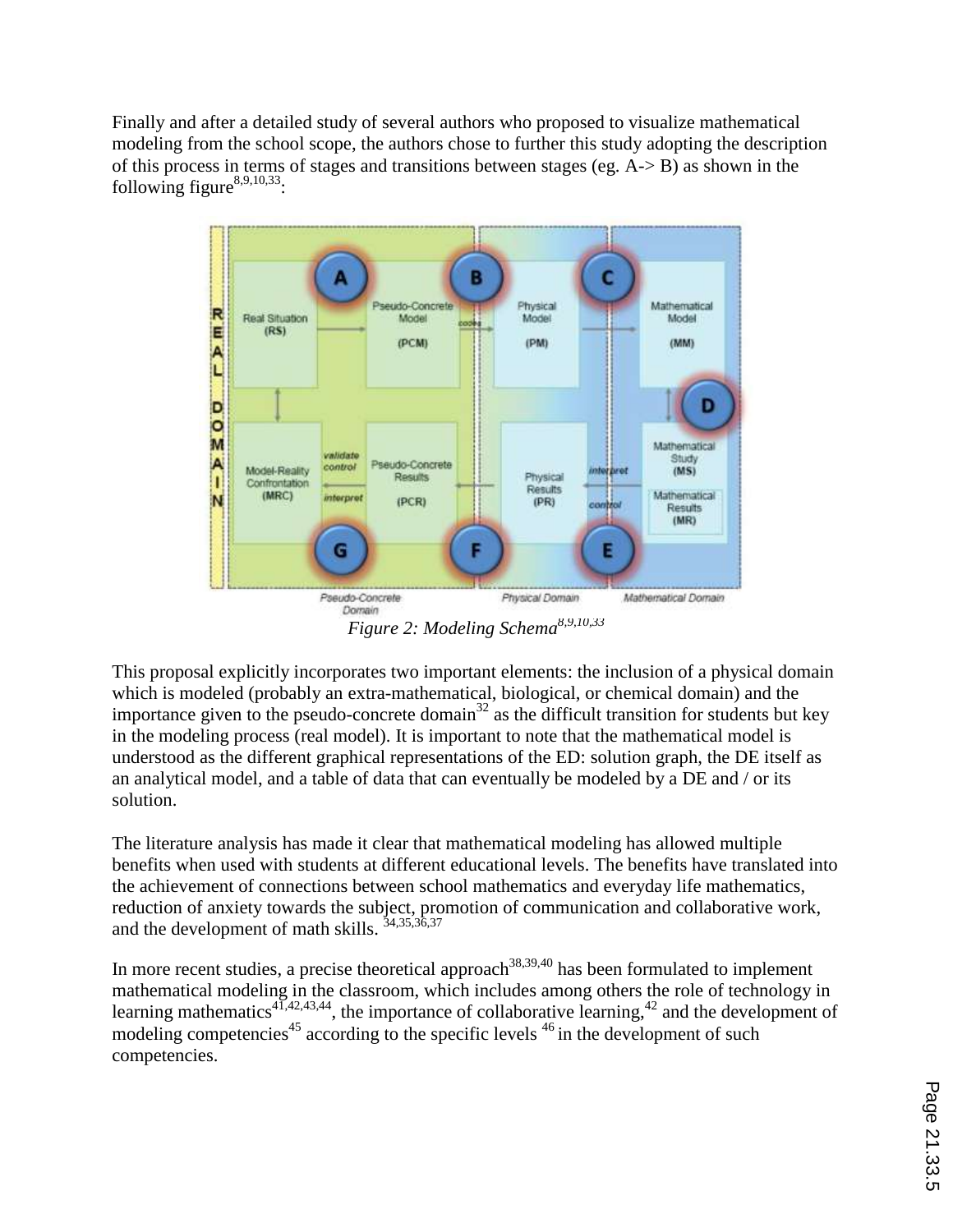# *2.3.1) Development of modeling skills in a Differential Equations course*

Together with the above-mentioned, it is important to highlight that the interest in the development of skills has been a matter of concern for different national and international institutions such as the Tuning Latin American Project<sup>47</sup>, the *Accreditation Board for Engineering and Technology*<sup>48</sup> and the 2015 Mission/Vision statements of Tecnológico de Monterrey<sup>5a</sup>, all of which base their views on the development of proficient students to solve problems in their settings and acquire the technological and collaborative skills. Likewise, the Organization for Economic Cooperation and Development<sup>49</sup> (OCDE) presents the development of mathematical competencies and more specifically those in modeling as important. In an effort to define these competences 50,51 it is shown that mathematical modeling skills include the abilities to perform the modeling process adequately and to focus it properly. It is also concerned with the possibility of setting those skills into action. Based on the above approach, this study intends to present the design of activities that were designed to facilitate the transition between the various stages of mathematical modeling by having the students face situations that are related to the contexts that students commonly live in engineering.

# **3) Methodology in the design and implementation of innovative material in the DE course**

Since 2008, **innovative material** (hands-on activities, laboratory practices, modeling and simulation practices, worksheets/spreadsheets) has been developed for the DE course. Its main axis is concerned with the modeling of biological, physical or chemical phenomena. Recent research has shown the need to change the way to teach DE, from the "traditional" way, which emphasizes analytical methods, to an integrative mode, which uses graphical and numerical methods. This integrative mode should enable students to identify and recognize a DE in its different representations; and thus, improve the learning of DEs as mathematical objects. The student should not only learn how to use techniques to solve DEs but also learn the application of the DE as a tool to model several problems. This is also strengthened through the use of specific technology and software such as CAS (Maple and Mathematica); simulations, and laboratory practices with sensors in the classroom to better model and understand the phenomenon to study: temperature, an RC circuit, or a spring-mass system. The student should be capable of **integrating technical knowledge** (DEs) with practical skills through modeling. Different learning active environments play an important role in promoting the implementation of the course with **hands-on, modeling, and simulation activities; and the development of communication, problem solving and modeling skills**.

#### *3.1) Using technology in a DE course*

Within the available software to teach mathematics, there are several educational technologic products meant as tools with no explicit disciplinary content. Students and teachers should incorporate modules that are meant to produce texts and charts; and store and organize information. The program offers a space for data input and sets of commands to perform certain actions on the entered data. Its use requires that teachers know the structure of the software and the commands that symbolize the various operations that can be performed, plan the activity to give meaning to the resource. Depending on the activity, it is necessary to build data files to implement them on the computer. Furthermore, their use requires students to understand the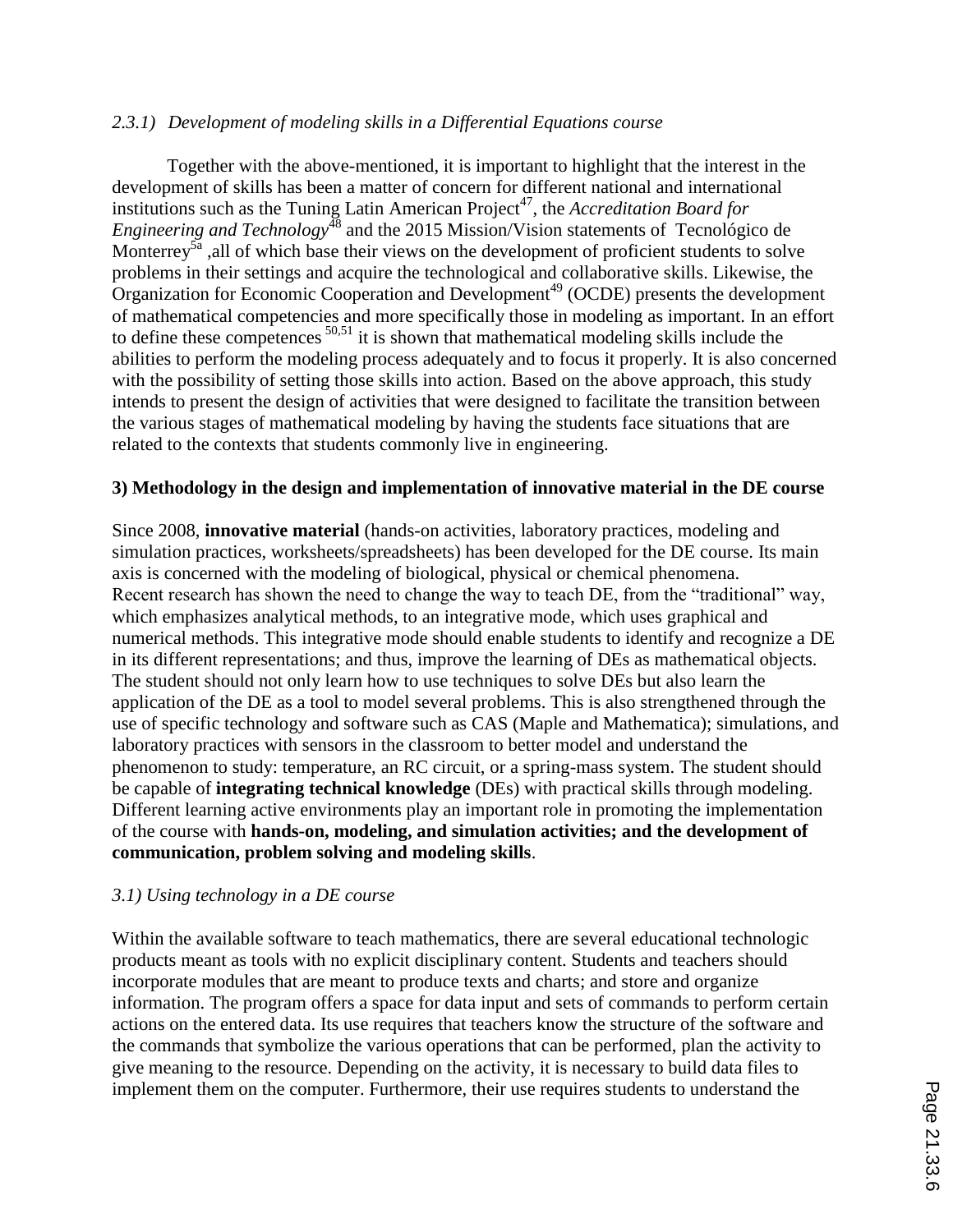working model they offer and to handle the necessary commands to carry out the activity. On the other hand, the assorted technology available is considered as follows:

- a) specific mathematical CAS software such as Maple<sup>51</sup> and Mathematica<sup>52</sup> CAS, or other resources freely available on the Internet as Wolfram Alpha<sup>53</sup>.
- b) graphing calculators Symbolic Computation (CAS family example TI Texas Instruments Nspire CAS  $CX^{54}$ ) and
- c) in addition to previous devices, the use of sensors<sup>54</sup> (temperature, voltage, motion) so that the student can perform some experimental practices in the classroom and see the illustrated form of a DE model in a real phenomenon, taking real data and adjusting, suggesting a model and verifying. When it is not possible to take this to the classroom, we recommend the use of the open educational resources and DE Tools as described below.
- d) Open Educational Resources (OER) as  $PhET<sup>56</sup>$  simulators from the University of Colorado and the *DE Tools*<sup>57</sup>.

The technology described above enables the design of activities in which the modeling skills may be eventually developed and foster meaningful learning of DE as a mathematical object as well as a tool to model various phenomena.

# *3.2) Description of three different models of learning environnments*

Since August 2011 the course has been taught in three varied learning environments, as follows: a) "Standard" (Traditional) Hall. The room has infocus, a pc, a projector, and a white board in the front of the classroom.





*Figure 3: Images of classroom activity (traditional hall) on the topic of Electric Circuits through the PhET simulator*

b) Intelligent Classroom (smart board in the front, 2 screens with side infocus and projector, many white boards and movable chairs to facilitate teamwork) .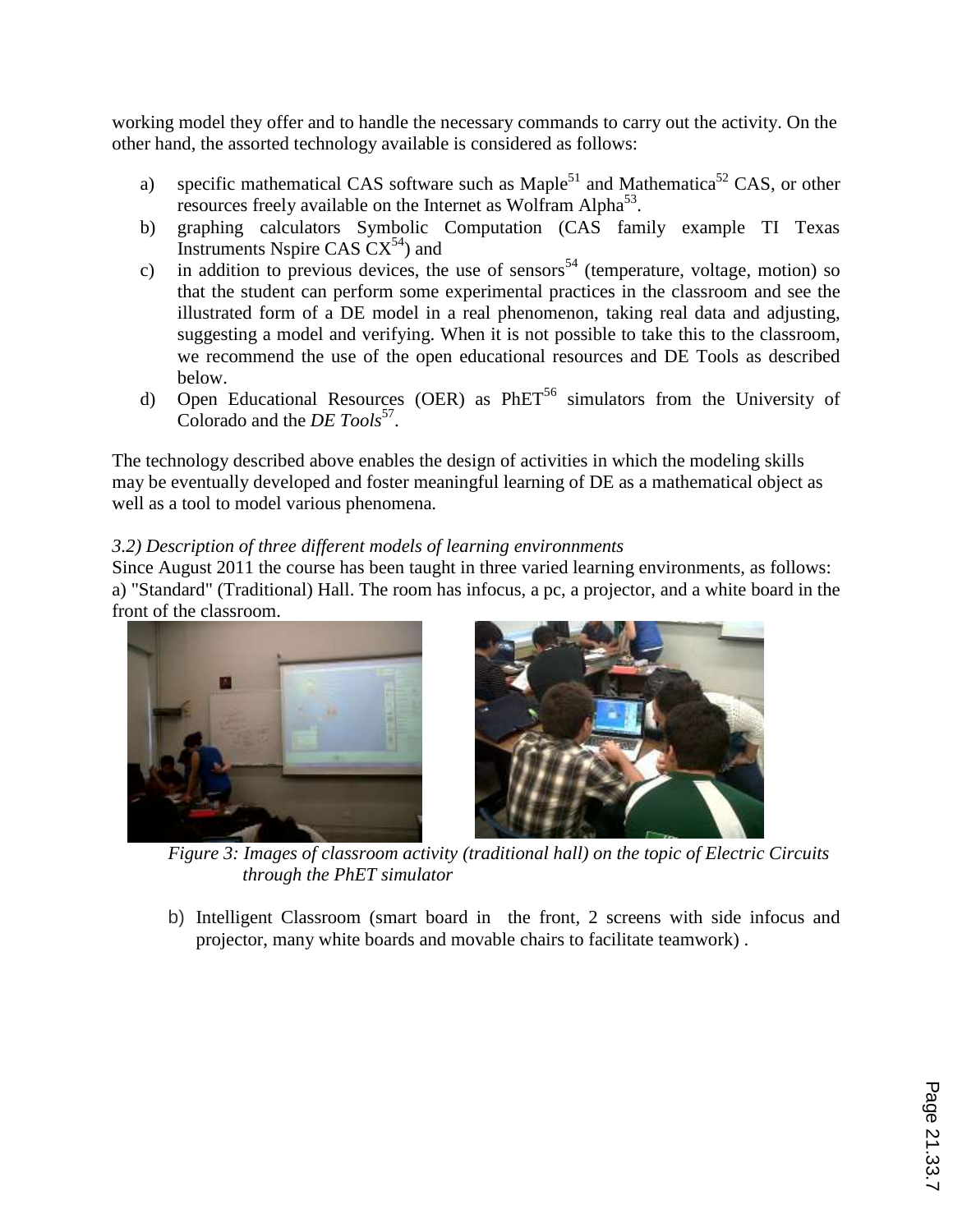

*Figure 4: Images of classroom activity (Technological activity) on the topic of Electric Circuits through the PhET simulator*

c) ACE Classroom (4 screens and side infocus projector, 4 large white boards, 8 fixed round tables for 3 three-student teams. This kind significantly promotes the team's active work throughout the course.



*Figure 5: Images of classroom activity in ACE Room using Maple and sensors*

Since 2010, we have implemented the DE course in this ACE classroom following the North Carolina University SCALE-UP model<sup>42</sup>. This last learning environment is called the ACE Room (Student Centered Learning,  $ACE^{41,43,44}$ ). It is designed for students to be highly collaborative and to foster active learning. In addition to the technology described, it also has a touch HP laptop per team equipped with Internet; the mathematical softwares Maple, Mathematica and MatLab already installed on it and the possibility to have visibility and control over the work on each laptop in the professor's mainframe via the *Classroom Manager* software.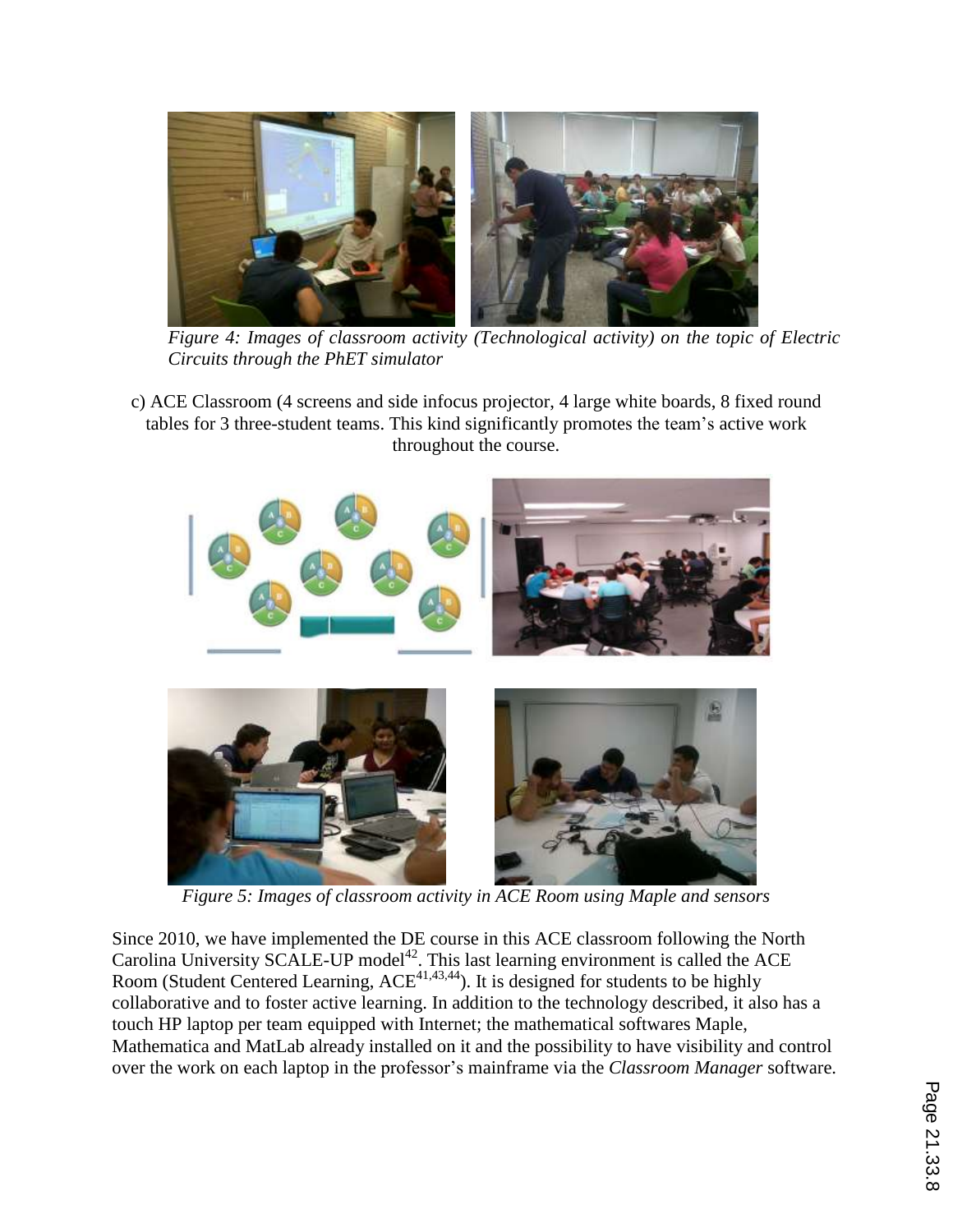# *3.3) Designing modelling activities*

Following are four activities designed to teach DE in two aspects: as models to represent various phenomena and as mathematical objects. In particular, we want to explore some of the modeling stages defined in Figure 2 (see transition between stages) with the idea that the student through these tasks and the use of appropriate technology develops his modelling skills through the DE object.

*3.3.1) Modeling the temperature of hot water (Experimentation to give meaning to the DE model, empirical deduction of a model)*

The change in temperature of an object: the situation is to measure how the temperature of liquid changes (boiling water, oil or alcohol) versus time, by using the temperature sensor EasyTemp. Students are asked to establish the "way in which temperature changes in regards to time by using graphical and numerical representations provided by the TI-Nspire CX CAS. In other words, through a real situation students can understand the underlying DE associated with the



*Figure 6: Steps (and transitions between them) in the modeling cycle; different representations of the DE of temperature*

*3.3.2) Modeling the mixing of water and salt in a tank (simulation to recreate the situation for students to set the DE associated to the phenomenon)*

Study how salinity changes in a tank of water: the situation is to measure the amount of salt in a tank in regards to time, using the Phet simulator. Students are asked to establish the "way in which the amount of salt in a tank of water changes in regards to time" by the initial use of an activity and the the simulator. In other words, through a real situation, students can propose a DE to model the phenomenon.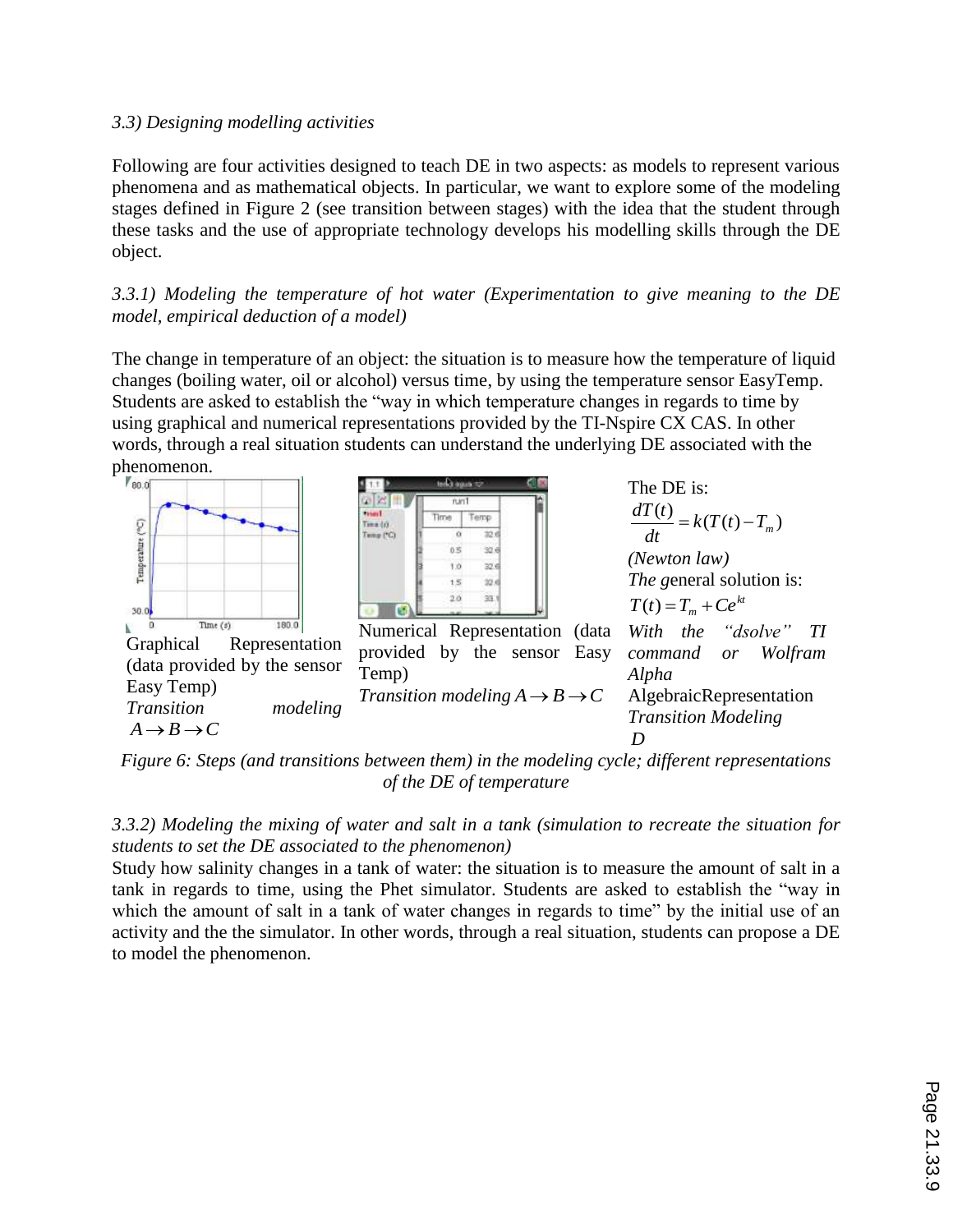

Example of the Physical (Virtual) Model with PhET *Transition modeling*  $A \rightarrow B \rightarrow C$ 



Graphical Representation *Transition modeling*  $A \rightarrow B \rightarrow C$ 

The DE is:

*dx*  $\frac{dx}{dt} = Ce^* f e - \frac{a}{6} \frac{x}{V(t)}$  $V(t)$ æ è ç ö ø ÷\* *fs With the "dsolve" command of the IT or Wolfram Alpha*

Analytical Representation *Transition modeling D*

*Figure 7: Steps (and transitions between them) in the modeling cycle; different representations of the DE of a tank (mixing context)*

To implement the modeling activity of the mixing problem with differential equations the following steps are considered:

Stage 0. Organization in teams of 3 students.

Stage 1. Creation of awareness to the phenomenon through a video showing the hypothesis to the problem

Stage 2. Three-part activity begins:

Part I: Identification of potential variables to study. It aims to highlight the step in the diagram modeling the "real" situation or pseudo-concrete (Text of the exercise) to a graph / qualitative representation of the evolution of the amount of interest.

Part II: Idenitification of the Mix Mathematical Model in its analytical representation (DE). Through the writing of the activity, the students are guided in the theoretical explanation of the tank model (chart-> DE). What is mainly discussed is the way in which the concentration changes over time according to the law of conservation of matter. In this step, based on the modeling diagram, the student goes from the Pseudo Concrete Model (statement) to the physical model (diagram tank) and / or the "virtual physical" model (simulator) to the mathematical model as a first order DE.

Afterwards, students are asked to analyze the type of DE (ordinary) and its order (first order); to solve it by previously identifying the method to use (linear model); and to finally sketch his graph. This last part corresponds to the part in the modeling process to establish a mathematical model in its analytical representation (DE) and / or graphic (curve of the solution function). It is important to note that this part of the DE resolution is an essential part of the course; however, this teaching proposal is only one part of the modeling process. This part will eventually be facilitated through a technological resource.

Step 3. Learning affirmation done in three ways:

- 1. Assigning for homework to solve some problematic mixing situations, in similar contexts and / or slightly different from those treated in class.
- 2. Giving a monthly exam (short term) or the final exam containing a mixing problem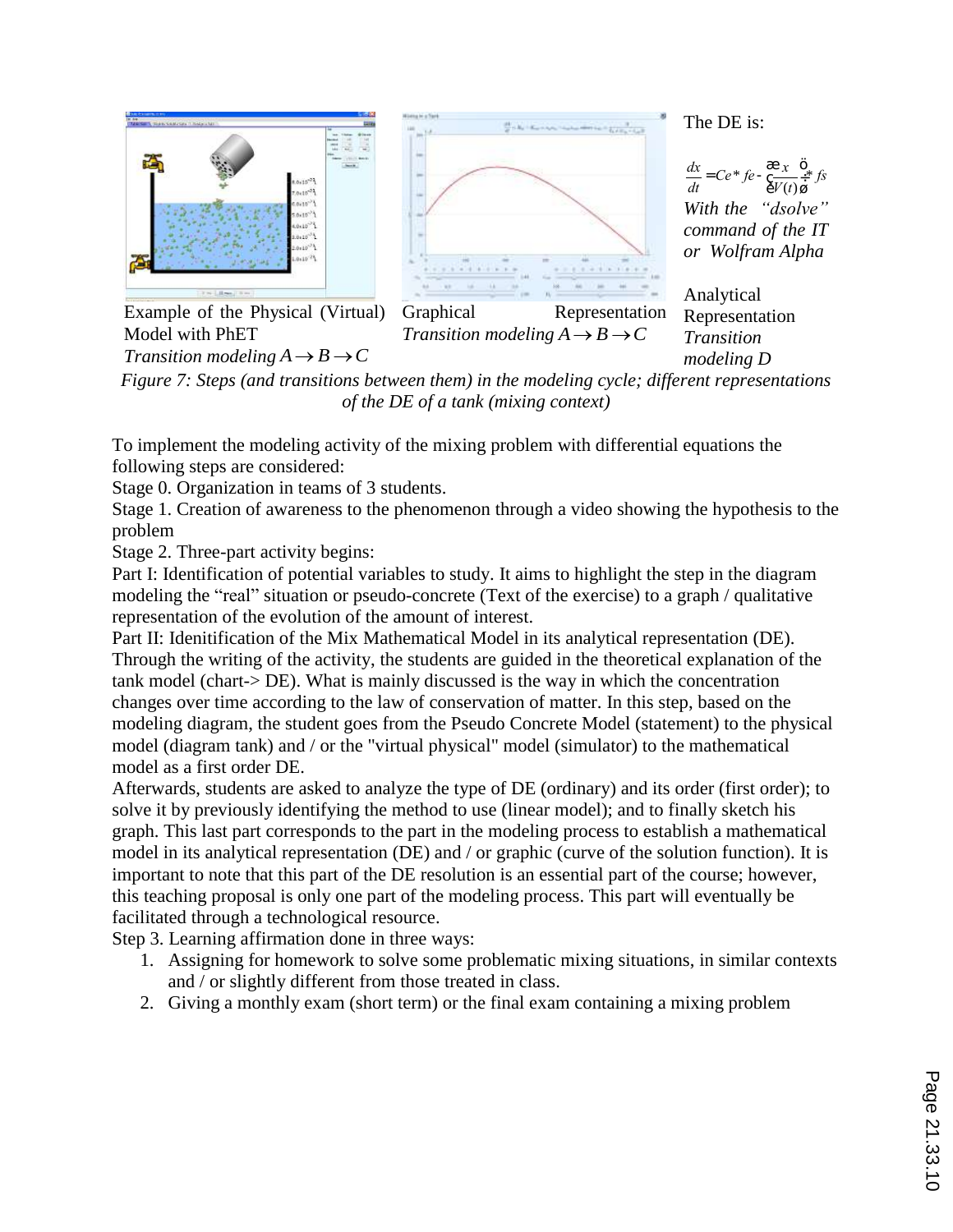*3.3.3) Modeling the change of charge in an RC circuit (experimentation and simulation to recreate the situation for students to become familiar with the electrical phenomenon and to verfy the DE associated to the phenomenon)*

We are interested in the evolution of the charge q (t) in a capacitor, q (t): the question is to measure how the charge q (t) changes in a capacitor C over time, using the voltage sensor. Students are asked to establish "the way in which the charge in Capacitor C changes over time t" by using graphical and numerical representation using the calculator TI-Nspire CX CAS. In other words, through a real situation, students can understand the underlying ED.



Example of the Physical Model (RC Circuit) *Modeling Transition*

 $A \rightarrow B$ 







Lab practice in a DE course about the RC Circuit

|  | run1 |           |
|--|------|-----------|
|  | Time | Potential |
|  | 5.2  | 3.204     |
|  | 5.3  | 3.204     |
|  | 5.4  | 3.210     |
|  | 5.5  | 3.210     |
|  | 5.6  | 3.204     |

Numerical Representation, data provided by the sensor  $voltage + Easy Link)$ *Transition Modeling* The DE is:  $\frac{(t)}{dt} + \frac{1}{C}q(t) = E_0$ *dt C*  $R\frac{dq(t)}{dt} + \frac{1}{q}(t) =$ 

*(Kirchoff's law)* The general solution to the DE is:

$$
q(t) = \frac{E_0}{R} - \frac{E_0}{R}e^{\frac{-t}{RC}}
$$

*"Dsolve" TI command* Analytic Representation *Transition Modeling D*

*Figure 8: Steps (and transitions between them) in the modeling cycle; different representations of the DE in the setting of an RC Circuit (charge and discharge of a capacitor)*

Then students are asked to model an RL circuit, but due to the lack of material in the laboratory (in particular, coil L), the PhET simulation is used to accomplish this assignment. It is a good moment to introduce a variable, a voltage source with an AC (sinusoidal). Therefore, the way to solve it is analyzed in terms of steady and transient state.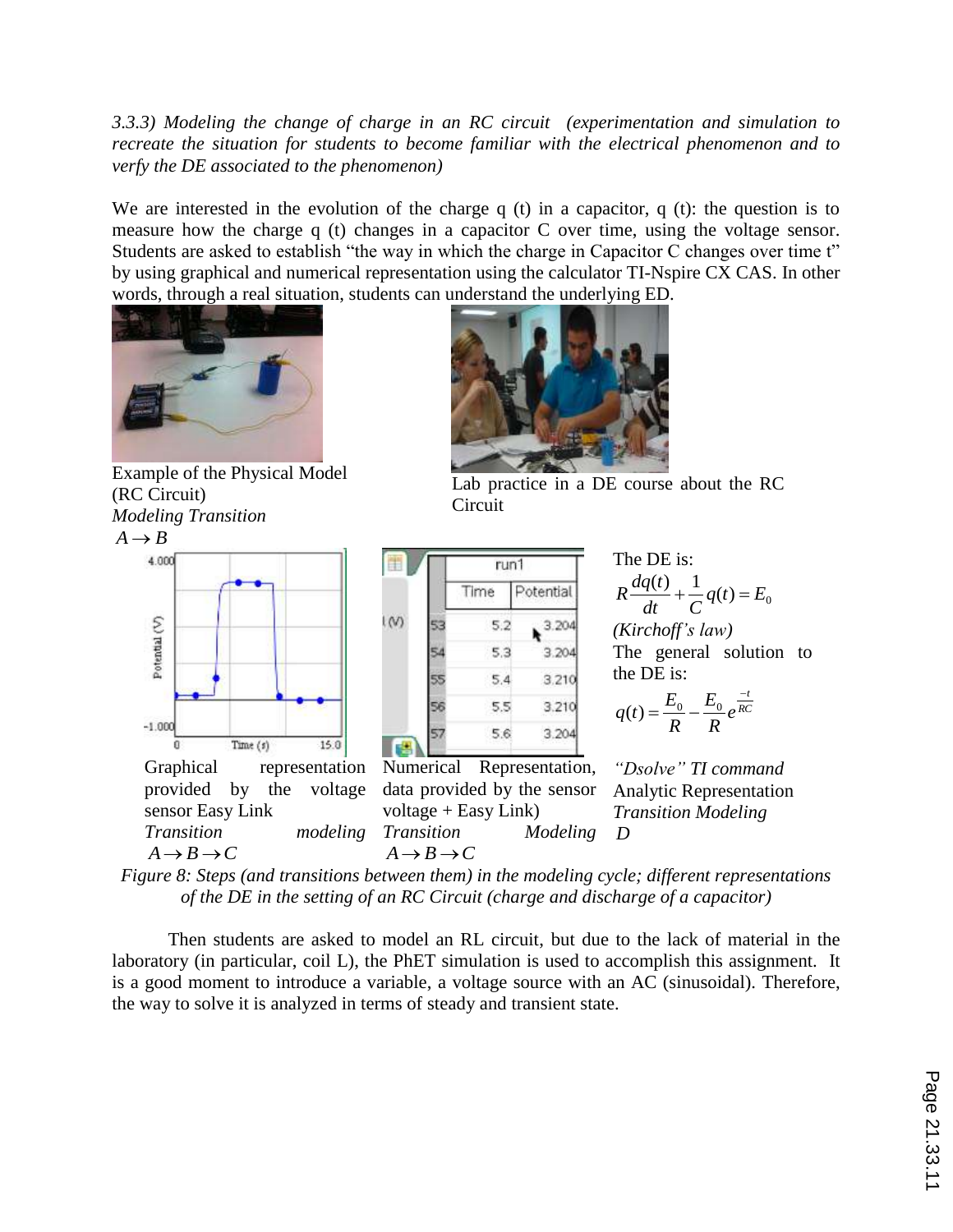

*Figure 9: Examples of students' productions at the time of modeling the current in an RL circuit with the PhET simulator, using alternating current (variable) in an RL circuit*

In general, the implementation of this class activity was designed as follows: Stage 1: Discuss in groups the previous knowledge regarding the DE analytical model that models the change of the load of a capacitor in an RC circuit. Step 2: Assemble an electrical RC circuit and measure the load capacitor through a voltage sensor. The material used for the activity consisted of a circuit (a bulb, a capacitor, a set of four batteries and connectors) for each computer, a TI sensor of voltage, a TI browser and the protocol to the practice. Step 3: Analyze the graph generated by the sensor and recognize of its shape; analyze the behavior in regards to the modeled real phenomenon. Step 4: Solve analytically the DE of an RC circuit with constant voltage input with the linear DE method previously studied in class by 3-member teams. Step 5: Solve a DE of an RC circuit of variable voltage input analytically and individaully.

*3.3.4) Modeling a spring-mass system (experimentation and simulation to recreate the situation, familiarize students with the mechanical phenomenon, and verify the DE associated to the phenomenon)*

Similar to the other two aforementioned settings (temperature and electrical circuits) the modeling of a mass-spring mechanical system can be worked in class thanks to the technology of the TI Nspire CX CAS and the CBR motion sensor. In this mechanical context, students can provide a context for the data and illustrate once again the meaning of mass m parameters, environmental resistance and spring constant k in the mathematical model (second-order).



The "Real Situation": explains the operation of a car buffer.



Physical Model: massspring system Transition modeling stages  $A \rightarrow B$ 



Mathematical models: graphs of the solutions of the DE Transition modeling stages  $A \rightarrow B$  $D \rightarrow E \rightarrow F \rightarrow G \rightarrow H$ 

*Figure 10: Steps and transitions between them modeling cycle; different DE representations of the model in play for the position of a mass attached to a spring*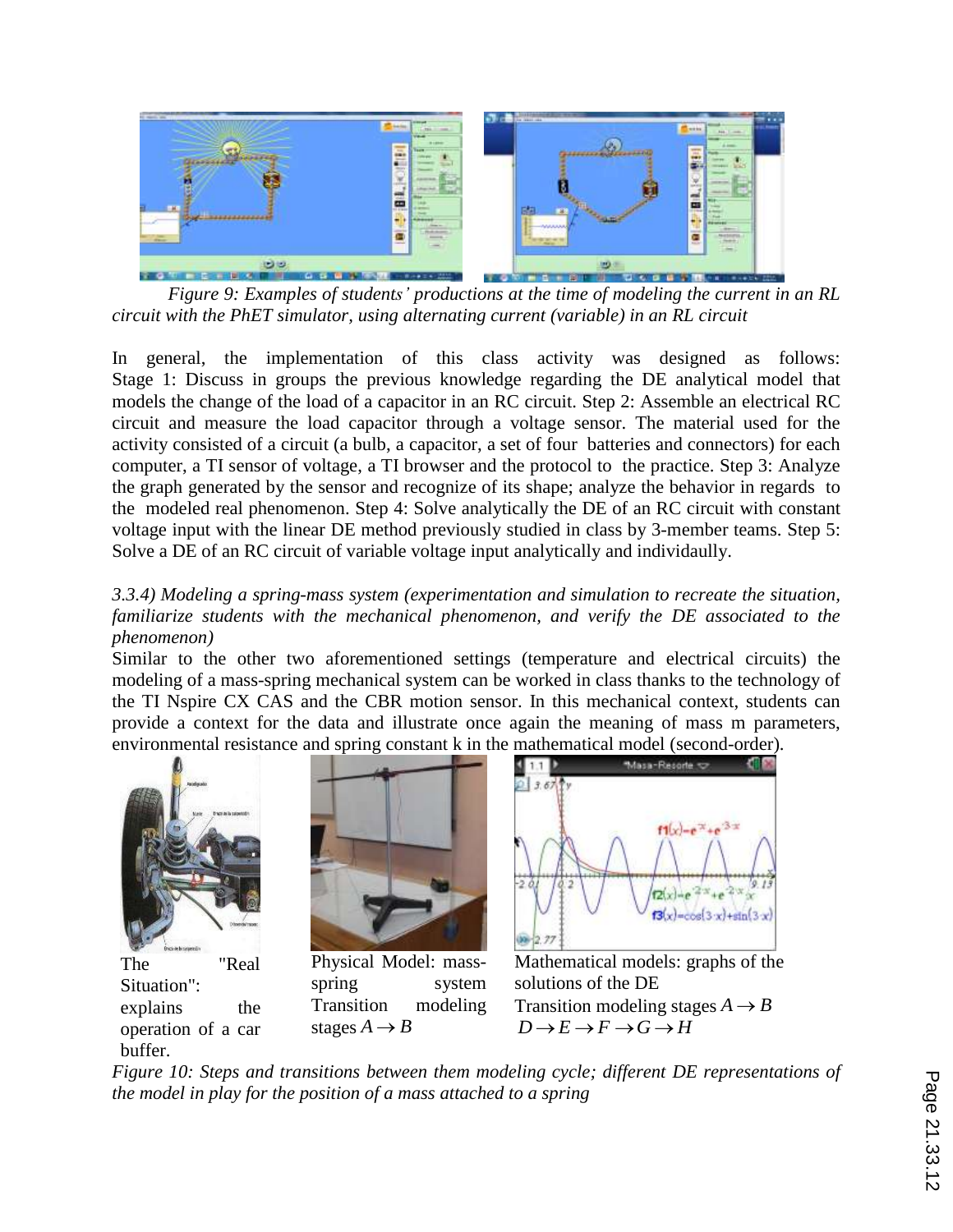With this, students can also exemplify the three possible cases (see figure 10 of the DE method with constant, homogeneous coefficients and better understand the proposed assumptions of the particular solution by the method of undetermined coefficients for DE with constant, nonhomogeneous coefficients. In this particular case, we also take good advantage of the DE interface simulator Tools on handling parameters to better understand the DE regarding the possible values of the course mass m, the spring constant k, and the resistance of the beta medium.





*Figure 11: Studying a mass-spring through DE simulator Tools and qualitative study of the solution in terms of steady and transient state*





*Figure 12: Steps and transitions between them modeling cycle; representations of different DE of the model used for electrical circuits*

# **Conclusion**

This paper aimed at presenting the activity design in the DE course, particularly showing the theoretical foundations that support the design and eventual implementation of activities in the classroom. Without hesitation, the role of the student-centered learning environments such as the ACE classroom and the Technological classroom as well as the proper use of appropriate technology used in this study (calculator, sensors, software, simulators) should be discussed indepth in a later study.

It is important to highlight the role that technology plays in a Differential Equations course geared at future engineers. The emphasis given to DE as models to represent different phenomena in nature, and further emphasis on showing the students' modeling stages (where the object DE is one of many ways to represent a phenomenon) show a large potential to use technology in the classroom not only to simplify the algorithmic part but also to solve through *dsolve*; see graphic solutions, see behaviors in data tables, analyze the meaning of parameters in the solution graphs and above all show the experiment and data collection prior to the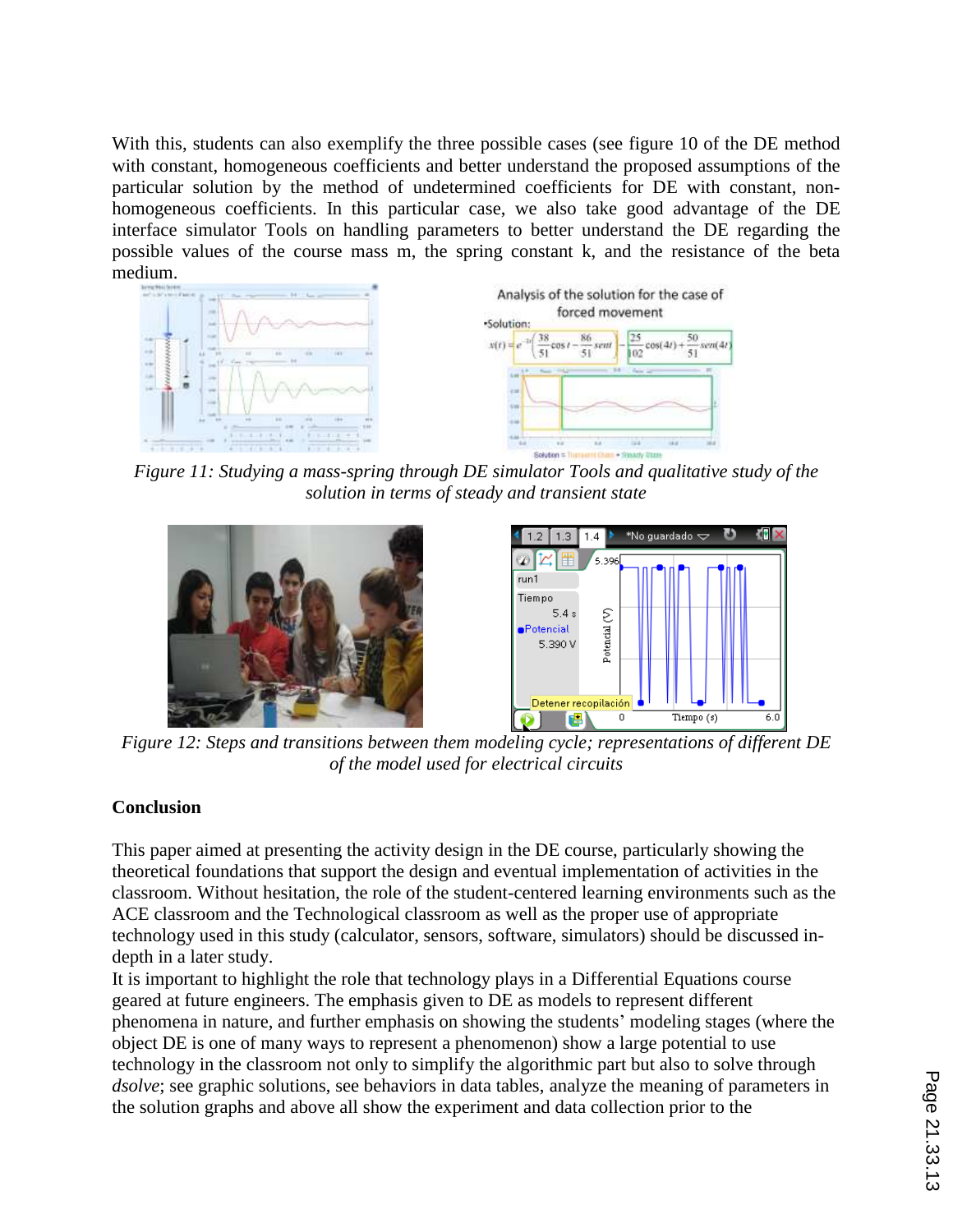establishment of a DE. Given the portability of current technological devices (e.g. calculator and sensors) partners can take them to a classroom provided it has the infrastructure and minimum equipment necessary to implement this in class. The idea is not to teach another discipline in a math class, but to encourage future engineer to give context to DE seen in the first-or secondorder and to re-signify the parameters, variables or behaviors seen in experiments in the proposed model. Finally, it aims to highlight the richness of the new course as to show students the range of possible multiple representations of the same mathematical object (DE). It is expected that at the end of this course, the future engineer will have a better idea of the meaning of DE in both models to represent various phenomena and solutions to be the same over a catalog of analytical methods in solving DE. It is important to note the vast access to simulators with which students relate real phenomena and key concepts of DE. Finally, we conclude this paper by emphasizing the importance of the teaching of mathematics in general and DE through modeling, especially the work of designing activities based on the stages of the process and the contribution of each to lead students to move between key stages and modeling. This study reveals the importance of identifying the various skills a student must develop for modeling competences. Evidence has shown that future engineers achieve better understanding of the math concepts after *living* this educational practice and further develop other skills (social, communicative, modeling and technological) along with the mathematical.

#### **Bibliography**

- 1. Alsina, C. (2007). Teaching applications and modelling at tertiary level. Modelling and Applications in Mathematics Education, The 14th ICMI Study, 10(44), 469–474. doi:10.1007/97803872982212
- 2. Confrey, J. (2007). Epistemology and modelling-overview. *Modelling and Applications in Mathematics Education, The 14th ICMI Study*, *10*(3), 125–128. doi:10.1007/97803872982214
- 3. Lesh, R., & Yoon, C. (2007). What is the distinctive in (our views about) models and modelling perspectives on mathematics problem solving, learning, and teaching? *Modelling and Applications in Mathematics Education, The 14th ICMI Study*, *10*(31), 161–170. doi:10.1007/978038729822115
- 4. Muller, E., & Buskhardt, H. (2007). Applications and modelling for mathematics-overview. *Modelling and Applications in Mathematics Education, The 14th ICMI Study*, *10*(34), 267–274. doi:10.1007/978038729822128
- 5. Tecnológico de Monterrey. (2005). *Visión Misión 2015*. Documentos del Sistema Tecnológico de Monterrey. Recuperado de http://www.itesm.mx/2015/recursos/2015-Vision-Mision.pdf
- 6. Salinas, P. y Alanís, J.A. (2009). Hacia un paradigma en la enseñanza del cálculo dentro de una institución educativa. Revista Latinoamericana de Matemática Educativa (RELIME, 2010). 12 (3): 355-382. México. Disponible en: http://www.clame.org.mx/relime.htm
- 7. Salinas, P. Alanís, J.A. y Pulido, R. (2011). Cálculo de una variable. Reconstrucción para su enseñanza y aprendizaje. DIDAC, 56-57. Universidad Iberoamericana: México.
- 8. Rodríguez, R. (2007). *Les équations différentielles comme outil de modélisation en Classe de Physique et*  des Mathématiques au lycée : une étude de manuels et de processus de modélisation en Terminale S. Tesis doctoral. Escuela Doctoral de Matemáticas, Ciencias y Tecnologías de la Información. Universidad Joseph Fourier, Grenoble, Francia. Recuperado el 6 de febrero de 2011 de: http://tel.archivesouvertes.fr/docs/00/29/22/86/PDF/TheseRuthRdz.pdf.
- *9.* Rodríguez, R. (2009). *Differential Equations as a tool for mathematical modelling in Physics and Mathematics courses. A study of textbooks and modelling processes of high-school senior students.* En Mathematical applications and modelling in the teaching and learning of mathematics. Proceeding from Topic Study Group 21 at ICME-11 en Monterrey, Mexico.Universidad de Roskilde. Dinamarca. 2009.
- 10. Rodríguez, R. (2010). Aprendizaje y Enseñanza de la Modelación: el caso de las ecuaciones diferenciales. *Revista Latinoamericana de Matemática Educativa,* 13 (4-I): 191-210. México. Disponible en: http://www.clame.org.mx/relime.htm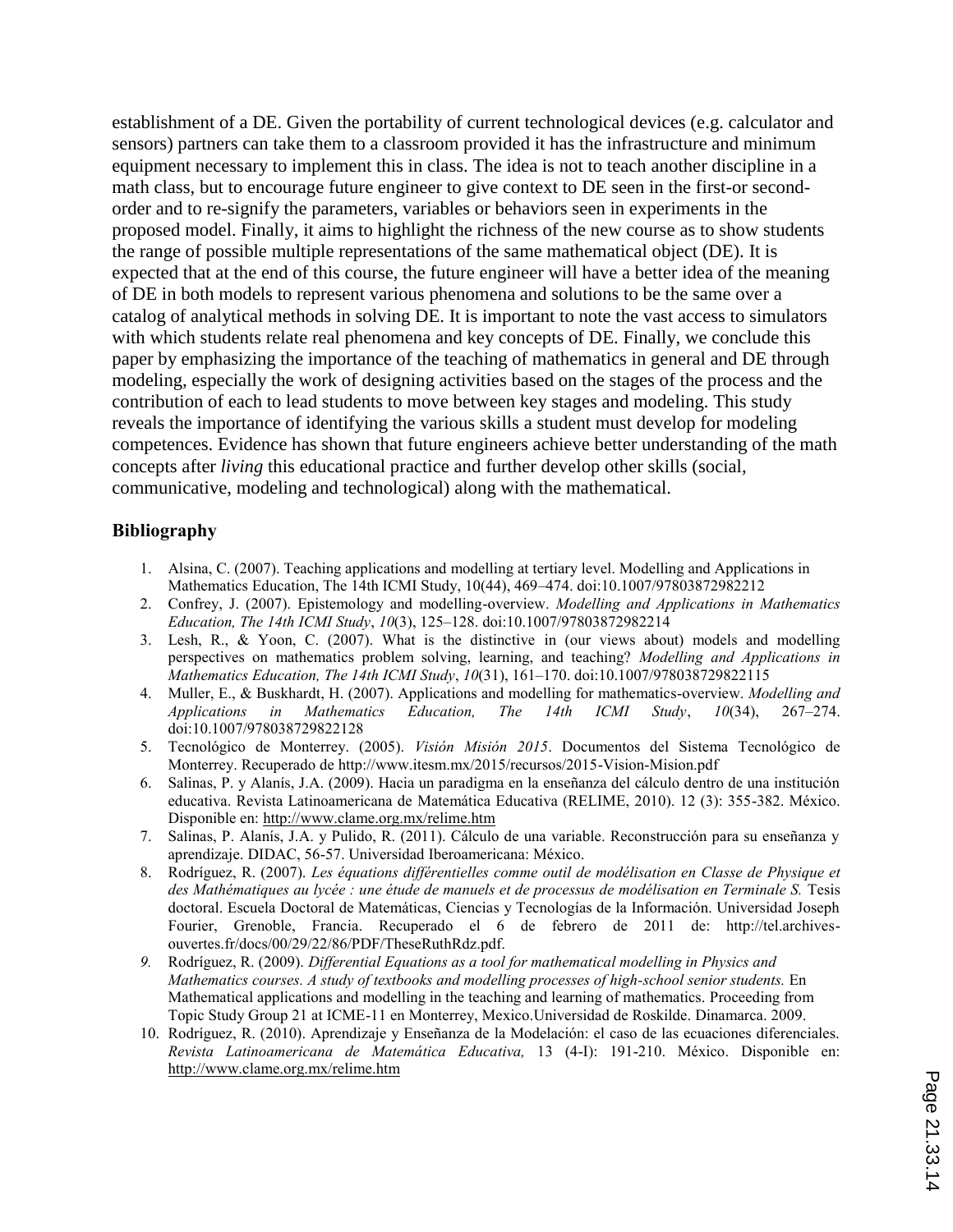- *11.* Arslan, S., Chaachoua, H. y Laborde, C. (2004)*. Reflections on the teaching of differential equations. What effects of the teaching of algebraic dominance? Memorias del X Congreso Internacional de Matemática Educativa (ICME XI). Dinamarca.*
- 12. Artigue M. (1996). *Teaching and learning Elementary Analysis.* Memorias del VIII Congreso Internacional de Matemática Educativa (ICME VII), Selected Lectures, 15-29. Sevilla, España.
- 13. Arslan S. y Laborde C. (2003). *Un outil favorisant le jeu de cadres : Cabri. Une étude de cas dans l'apprentissage des Equations Différentielles.* Memorias del Congreso Europeo (Actes du Congrès Européen, ITEM). Reims, Francia.
- 14. Moreno J. y Laborde C. (2003). *Articulation entre cadres et registres de représentation des équations différentielles dans un environnement de géométrie dynamique.* Memorias del Congreso Europeo (Actes du Congrès Européen, ITEM). Reims, Francia.
- 15. Artigue M. (1989). *Une recherche d'ingénierie didactique sur l'enseignement des équations différentielles du premier cycle universitaire.* Cahier du séminaire de Didactique des Maths et de l'Informatique de Grenoble, édition IMAG, 183-209. Grenoble, Francia.
- 16. Artigue, M. (1992). Functions from an Algebraic and Graphic Point of View: Cognitive Difficulties and Teaching Practices, *en Dubinsky, E. & Harel, G (eds), The concept of function: Aspects of epistemology and pedagogy, MAA notes 25. Washington, DC: MAA*.
- 17. Artigue, M.(1995). La enseñanza de los principios del cálculo: problemas epistemológicos, cognitivos y didácticos, *en Gómez, P.(ed.), Ingeniería didáctica en educación matemática.* Grupo Editorial Iberoamérica. México.
- 18. Blanchard, P. (1994) Teaching differential equations with a dynamical systems viewpoint, *en The College Mathematics Journal*, 25, 385-393.
- 19. Kallaher, M. (1999). *Revolutions in Differential Equations, exploring ODES with modern technology*, en MAA Notes 50, Washington, D.C: MAA.
- 20. Rasmussen, C. y Whitehead, K. (2003). Learning and Teaching Ordinary Differential Equations. The Mathematical Association of America. MAA. Disponible en: http://www.maa.org/t\_and\_l/sampler/rs\_7.html
- 21. Lomen, D. y Lovelock, D. (2000). *Ecuaciones Diferenciales a través de gráficas, modelos y datos.* México: CECSA.
- 22. Barnes, M. y Fulford, G. (2002). *Mathematical Models with Case Studies. A differential Equation Approach Using Maple*. Taylor & Francis Inc.: New York.
- 23. Blanchard, P., Devaney, R. y Hall, G. (2006). *Differential Equations.* (3a edición). Belmont: Cengage.
- 24. Boyce, W. y DiPrima, R. (2010). Ecuaciones Diferenciales y problemas en valores de la frontera. Limusa Wiley, 5ª edición, México.
- 25. Brannan, J. y Boyce, W. (2007). Ecuaciones Diferenciales. Una introducción a los métodos modernos y sus aplicaciones. Primera edición. Grupo Editorial Patria: México.
- 26. Rasmussen, C. (2001). New directions in differential equations: A framework for interpreting students' understandings and difficulties. The Journal of Mathematical Behavior, (20, 1): 55-87.
- 27. Rodríguez, R. (2010). *Diseñando un curso de Ecuaciones Diferenciales a través del Trabajo Colegiado: una experiencia docente.* Memoria de la XIII Escuela de Invierno en Matemática Educativa. Red CIMATES: Monterrey.
- 28. Zill, D. (2009). *Ecuaciones diferenciales con aplicaciones de modelado.* (9a. Edición). México: Cengage.
- 29. Kaiser, G., & Sriraman, B. (2006). A global survey of international perspectives on modelling in mathematics education. *Zdm*, *38*(3), 302–310. doi:10.1007/BF02652813
- 30. Blum, W. y Niss, M. (1991). Applied mathematical problem solving, modeling, applications, and links to other subjects – State, trends and issues in mathematics instruction. *Educational Studies in Mathematics, 22*   $(1), 37-68.$
- 31. Niss, M., Blum, W. y Galbraith P. (2007). Introduction. ICMI Study 14: *Applications and Modelling in Mathematics Education.* New York: Springer, 3-32.
- 32. Henry, M. (2001). Notion de modèle et modélisation dans l'enseignement. En Henry, M. (Ed.), *Autour de la modélisation en probabilités (149-159).* Besançon : Commission Inter-IREM Statistique et Probabilités.
- 33. Rodríguez, R. (2012). Modelación y uso de tecnología TI Nspire CX CAS en la enseñanza de las ecuaciones diferenciales. Revista Innovaciones Educativas de la Texas Instruments, Duodécima Edición, pp. 24-26. México. Disponible en: http://education.ti.com/sites/LATINOAMERICA/downloads/pdf/Revista\_innovaciones\_2012\_web.pdf
- 34. Aravena, M. D., & Caamaño, C. E. (2009). Mathematical models in the secondary Chilean education. In M.